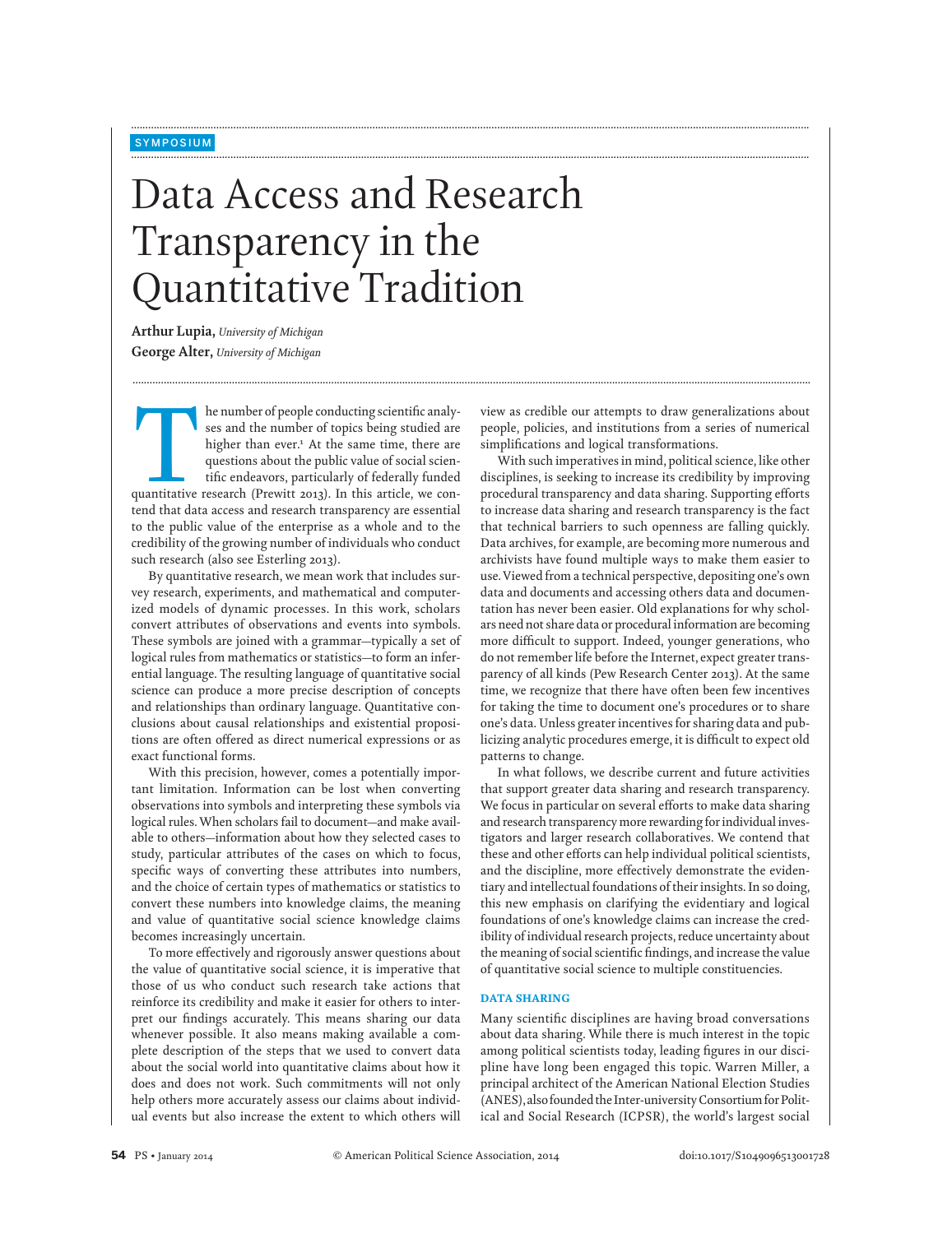science data archive. When seeking funding for data sharing, he (1962) argued that: "The sporadic work of individuals with diverse interests and little or no association with the work of predecessors or contemporary colleagues often produces worthwhile results but through the Consortium the power of extended and cumulative programs of research can also be realized." Miller also provided an example for others to follow by sharing ANES data from early in the project's inception.Today, thanks to the work of Miller and others, many data archives exist and the emergence of the Internet makes accessing and sharing data more feasible to more people.

Despite these changes, data sharing remains a contentious issue. Despite widespread acceptance of replication as a nominal virtue in quantitative social science, as Hamlet might say, "it is a custom more honour'd in the breach than the observance." Many scholars do not share their data (Acord and Harley 2012). Nonsharing scholars sometimes describe the work that they have put into collecting such data and opine that sharing data limits their ability to claim credit for their labor. Other scholars face confidentiality issues and believe that sharing data would open them to legal risk or minimize their oppor-

the time of publication. Other journals and professional associations allow an additional "embargo period" after publication. Because the time from submission to publication is usually more than a year and often much longer and since the time from collection to submission also entails periods of multiple months or years, either rule provides several years for authors to exploit their data.

Moreover, journals typically require only the data needed to support empirical claims in a specific publication, so-called "replication data." At present, authors are not expected to release aspects of a data set not supporting a publication.<sup>2</sup> Such practices represent a compromise between the opportunities for data collectors to reap the fruits of their labor and the broader benefits that can come from making that data available to others.

Another means of providing credit to scholars who create and share valuable data is to develop better data citation practices (Altman and King 2007). For centuries, scholars have been expected to cite the evidence, theories, and conclusions on which their own research builds. Notwithstanding this long tradition, social science editors and publishers have been slow

*For centuries, scholars have been expected to cite the evidence, theories, and conclusions on which their own research builds. Notwithstanding this long tradition, social science editors and publishers have been slow to recognize that data are intellectual products for which citation should be required (Mooney 2011).*

**...............................................................................................................................................................................................................................................**

**...............................................................................................................................................................................................................................................**

tunities for future data gathering. Yet other scholars want to share their data but do not know how to do so, or begrudge the time required to prepare data for sharing. In the remainder of this section, we address each of the barriers to data sharing in turn.

The first barrier pertains to claiming credit. Scholars who have invested a great deal of time and capital into collecting data want to reap benefits from their research. Some researchers resent the possibility that they may be "scooped" or even contradicted with their own data.

Scientific organizations are developing and implementing a number of creative ways to manage such difficulties. Underlying these endeavors are two premises. The first premise is that data that are shared widely can produce a larger number of meaningful inferences. Hence, sharing data is a public good that should be rewarded. The second premise is that data access facilitates replication that can be used to evaluate the truth-value and meaning of empirical claims. To this end, a growing number ofjournalsare requiringauthorswhomake empirical claims tomake available the data fromwhich such claimswere derived.

At the same time, many professional associations, funding agencies, and journals acknowledge the need to balance the incentives of data collectors with the benefits to science and society from data sharing. One way that such a balance is sought is to offer a reasonable time to analyze data before making it available to others. Among social science journals, the most common requirement is for data to be available at to recognize that data are intellectual products for which citation should be required (Mooney 2011). This pattern is changing. Numerous organizations actively promote data citation (see DataCite 2013; Data Preservation Alliance for the Social Sciences 2013; International Association for Social Science Information Services and Technology 2013; International Council for Science: Committee on Data for Science and Technology 2013; Inter-university Consortium for Political and Social Research 2013).

Fundingagenciesarealsousingdatacitationasaway todemonstrate the impact of their data collection investments. For example,in 2012, theANES began to require peoplewho download data from its website to sign an agreement to formally cite the ANES in any and all intellectual products they derive from its data. ICPSR has also expanded its ability to facilitate citation (http://www.icpsr.umich.edu/icpsrweb/ICPSR/citations /index.jsp). In 2012,ThomsonReuters unveileda citationindex for data, as a new feature in its Web of Knowledge platform (http://wokinfo.com/products\_tools/multidisciplinary/dci/). With improvements in data citation, scholars who produce data thatis used by others can expect to be cited for that work. Given the value that citation counts have for tenure and promotion reviews, better data citation norms should increase individual incentives to share data.

To this end, it should also be noted that a growing number of inquiries into citation counts find that "papers with publicly available datasets receive a higher number of citations than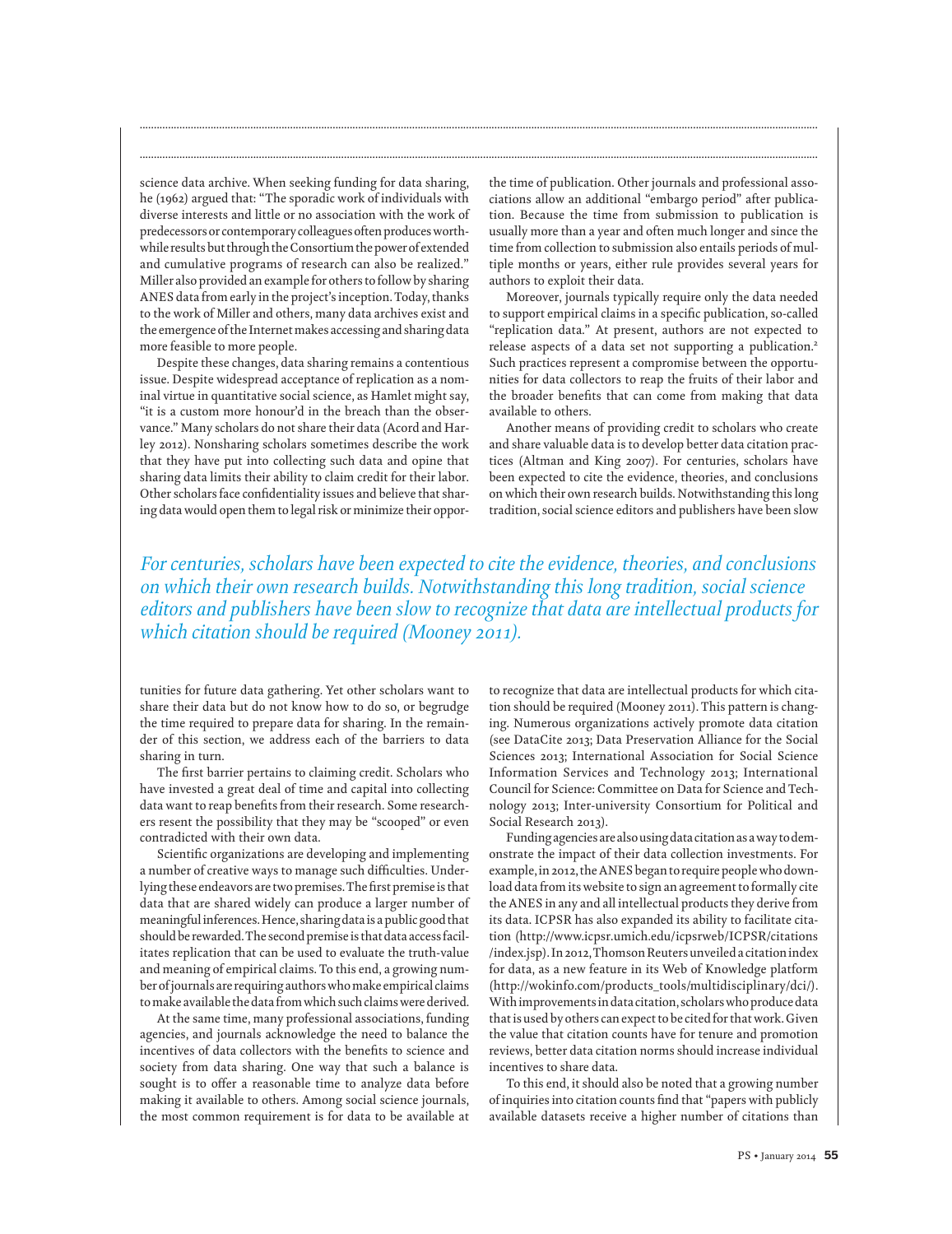#### Symposium: Openness in Political Science

similar studies without available data" (Piwowar and Vision 2013, 1). While we are not aware of such comprehensive studies being conducted in the social sciences, a study of more than 10,000 published studies in the gene expression literature funds that "studies that made data available in a public repository received 9% (95% confidence interval: 5% to 13%) more citations than similar studies for which data was not made available" (Piwowar and Vision 2013, 7). Dorch (2012) finds larger effects, albeit on a smaller sample of astrophysics articles.

The second barrier points to human subject harms and legal risks associated with some forms of data sharing. Protecting the privacy of research subjects is of paramount impordetailed plans for data security and other measures to prevent disclosure of confidential information. Highly sensitive data can be shared in controlled environments, like the Research Data Centers operated by the Census Bureau, where outputs can be screened for disclosure risks. Indeed, many organizations now operate remote execution systems or "virtual data enclaves," which allow researchers to conduct such analyses without having direct data access.

Although a wide range of measures have been developed to protect confidential information from research subjects, restrictions imposed by private organizations are a growing concern. Many corporations are amassing vast quantities of data. Because these data are considered commercial assets,

*With improvements in data citation, scholars who produce data that is used by others can expect to be cited for that work. Given the value that citation counts have for tenure and promotion reviews, better data citation norms should increase individual incentives to share data.*

**...............................................................................................................................................................................................................................................**

tance to the scientific community.Violations of confidentiality can damage public confidence in research and undermine the cooperation of subjects on which researchers depend. So the challenge becomes how to protect those rights while accruing, as much as possible, the individual and social benefits of data sharing.

The process of reconciling subject protection with data sharing begins with informed consent. Consent forms should promise to protect confidential information to the maximum extent allowed by law, but they need not exclude sharing data with other researchers.3 After data are collected, a variety of techniques can minimize disclosure risks. Data "masking," for example, refers to techniques that modify data to prevent subject identification (see, e.g., Rubin 1993). Masking procedures include anatomizing (Xiao and Tao 2006), permuting (Zhang et al. 2007) or perturbing (Adam and Worthmann 1989) cells in a data matrix in ways that preserve the aggregate properties in which analysts are interested while decoupling identifying information from the data. When implemented successfully, these techniques allow analyses to be identical to what they would have been had individual cells not been altered. The ability to achieve such outcomes depends on relationships among properties of the data, how the cells are perturbed, and the kinds of analyses that individuals want to run. In a dataset with hundreds of variables, for example, it is typically impossible to implement a masking algorithm in ways that preserve all possible statistical relationships among all variables. If, however, a relatively limited set of relationships are of interest, successful masking possibilities emerge (Rubin 1993). Such techniques are expanding circumstances in which data can be shared while simultaneously protecting the privacy of individual respondents (Fung et al. 2010).

Other subject protection measures are also available (National Research Council 2003, 2005). Researchers can be required to sign data use agreements in which they provide researchers are often required to sign nondisclosure agreements that prevent them from sharing the data with others. The *American Economic Review* exempts authors from sharing proprietary data but asks them to inform others how the data may be obtained (American Economic Association 2013). Political science journals should consider analogous policies.

Regarding the third concern, planning and good data management practices can reduce burdens often associated with data sharing. Many universities employ "data librarians" who offer assistance with data management planning. Data archives, including the six partners in the Data Preservation Alliance for the Social Sciences (http://www.data-pass.org/), are also available to offer advice and assistance to a wide range of scholars (seealso ICPSR2012).Professionalarchives canalso help scholars document their work so that it remains accessible and functional for scholars who seek accurate interpretations of shared data. Such practices can also benefit data producers because well-designed documentation of data and research "workflow" can reduce the time needed to respond when a journal issues a "revise and resubmit" (Long 2009).

Changes in data citation practices, the possibility that articles associated with data sharing are more often cited, statistical masking, and professional archiving services are all factors that make data sharing more rewarding and feasible. To the extent that scholars come to formally cite all data that they use, quantitative social scientists will not only find data sharing more rewarding, but they will also be able to benefit from the data that others are now sharing. If scholars further commit to making data accessible and following the best practices of professional archivists, they and others can benefit for years to come from data that has already been created.

#### RESEARCH TRANSPARENCY

Sharing data does not provide all of the information about a quantitative analysis that can advance science and benefit soci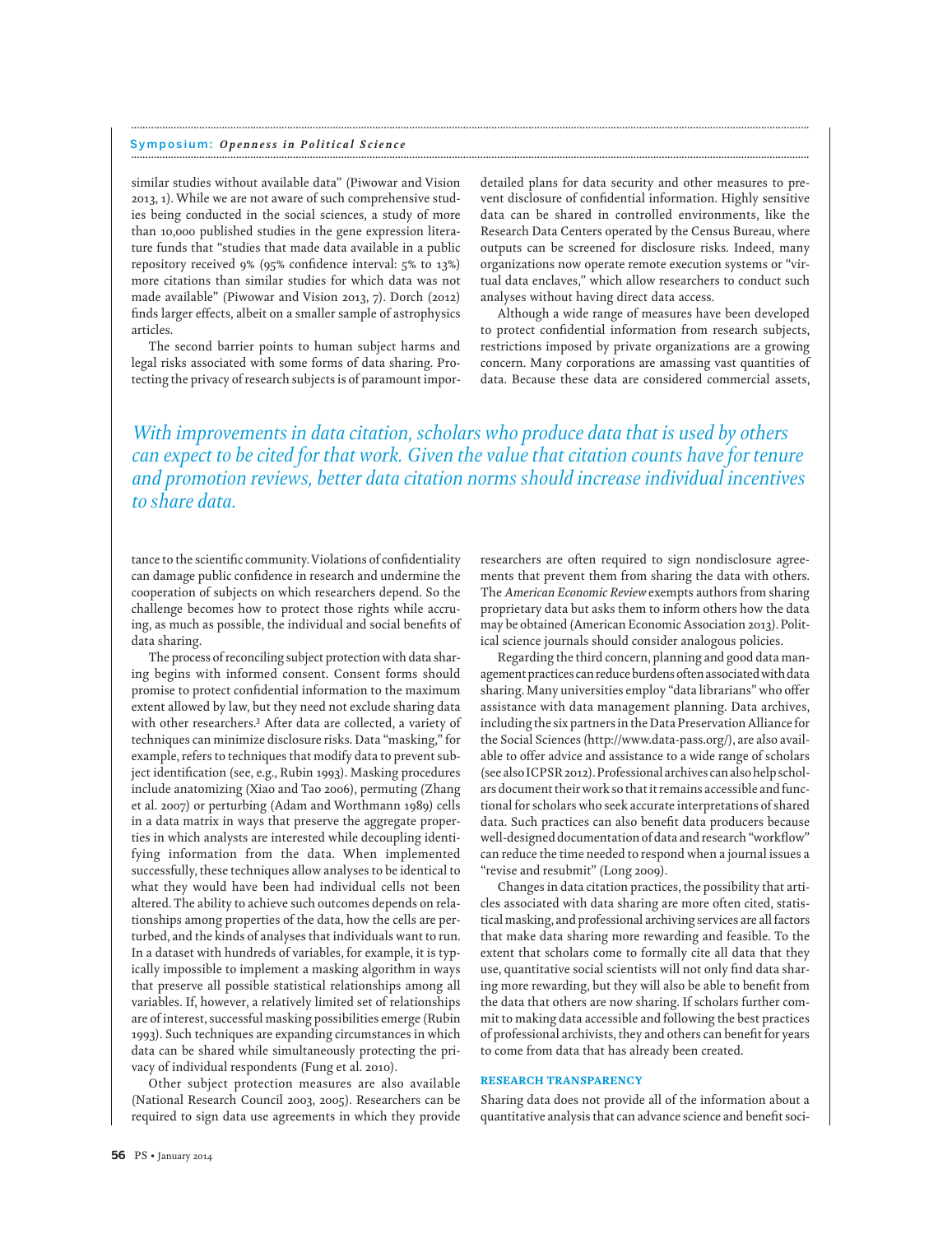ety.When assessing the meaning of quantitative claims, audiences often want to understand the decisions and actions that produced the claim. This follows because the meaning of a conclusion depends on the premises and practices from which it was derived.

In 2012, the APSA responded to calls for greater transparency by revising its "Guide to Professional Ethics, Rights, and Freedoms." The guide now states that "Researchers have an ethical obligation to facilitate the evaluation of their evidencebased knowledge claims through data access, production transparency, and analytic transparency so that their work can be tested or replicated." The distinction of production and ananonresponse. Each of these decisions can affect the meaning of specific data points as well as the aggregate conclusions drawn from survey data. For survey analysts, transparency includes descriptions of how variables were coded and how analysts chose among different inferential methods and model specifications.

Today, information on the data production and analytic decisions that underlie many published works in political science is unavailable. This is one reason that many graduate courses in political science are unsuccessful in their attempts to replicate published empirical claims. Even when students have access to the same data as the original researchers (e.g.,

*Despite the disappointing record for data sharing in some quantitative communities, promising signs indicate that research transparency is being taken more seriously in important areas of political science.*

**...............................................................................................................................................................................................................................................**

**...............................................................................................................................................................................................................................................**

lytic transparency in the revision follows from definitions of Lupia and Elman (2010).

Production transparency implies providing information about how the data were generated or collected, including a record of decisions the scholar made in the course of transforming their labor and capital into data points and similar recorded observations. In order for data to be understandable and effectively interpretable by other scholars, whether for replication or secondary analysis, they should be accompanied by comprehensive documentation and metadata detailing the context of data collection, and the processes employed to generate/collect the data. Production transparency should be thought of as a prerequisite for the content of one scholar's data to be truly accessible to other researchers. Analytic transparency is a separate but closely associated concept. Scholars making evidence-based knowledge claims should provide a full account of how they drew their conclusions, clearly mapping the path on the data to the claims.

Now that the discipline is highlighting research transparency as a core ethical obligation for political scientists, the challenge is to help the scholarly community develop incentives and utilities that make research transparency more feasible and rewarding.

The work necessary to follow the guidelines will vary for different quantitative communities. In some areas of quantitative political science, providing such information is already the norm. Among game theorists, for example, formal proofs detail nonobvious relationships between premises and conclusions. Proofs, in this context, are like a computer code that others can use to verify that specific conditions produce specific conclusions. In game-theoretic research communities, nonobvious claims that lack proofs are not considered credible.

In other fields, the documentation and sharing of "dofiles" or "code" is less common. Consider, for example, survey research. For survey producers, procedural transparency entails descriptions of case selection, question selection, interviewer selection, interviewer training, and strategies for managing

the same version of the ANES), they have not always had access to how data producers and analysts collected data, created variables, or knowledge of the exact code (i.e., statistical model ) that produced published findings. When this material is not available, replication is undermined as is other scholars' ability to evaluate what a quantitative empirical claim actually means. A website called Political Science Replication now collects such instances and, in so doing, reveals many difficulties associated with contemporary replication attempts.4

Despite the disappointing record for data sharing in some quantitative communities, promising signs indicate that research transparency is being taken more seriously in important areas of political science. Archiving of procedural materials, research design registries, and revised data citation practices are three ideas that political scientists are pursuing to make research transparency more rewarding and feasible. We describe each of these ideas in turn.

Of the three ideas, archiving of procedural materials is farthest along. Entities such as ICPSR, Dataverse, and the Open Data Project provide means for scholars to share not only their data, but also supplementary materials that allow others to replicate existing findings. Among survey providers, the ANES (production) has provided unprecedented documentation of this kind. For its 2008 studies, the ANES produced dozens of reports on many steps of its data production processes. Its Online Commons provides histories of the evaluative procedures that the ANES used to choose which of more than 3,000 proposed questions to include on its surveys (Aldrich and McGraw 2011). The site also describes many ways in which questions were evaluated including alternate weighting algorithms (DeBell and Krosnick 2009), and how it developed new code frameworks for open-ended responses (Berent, Krosnick, and Lupia 2013).

A second idea that is growing in popularity is requiring research designs to be registered before rather than after such research is conducted (Humphreys et al. 2013). A benefit of registries for researchers is that it allows them to lay claim to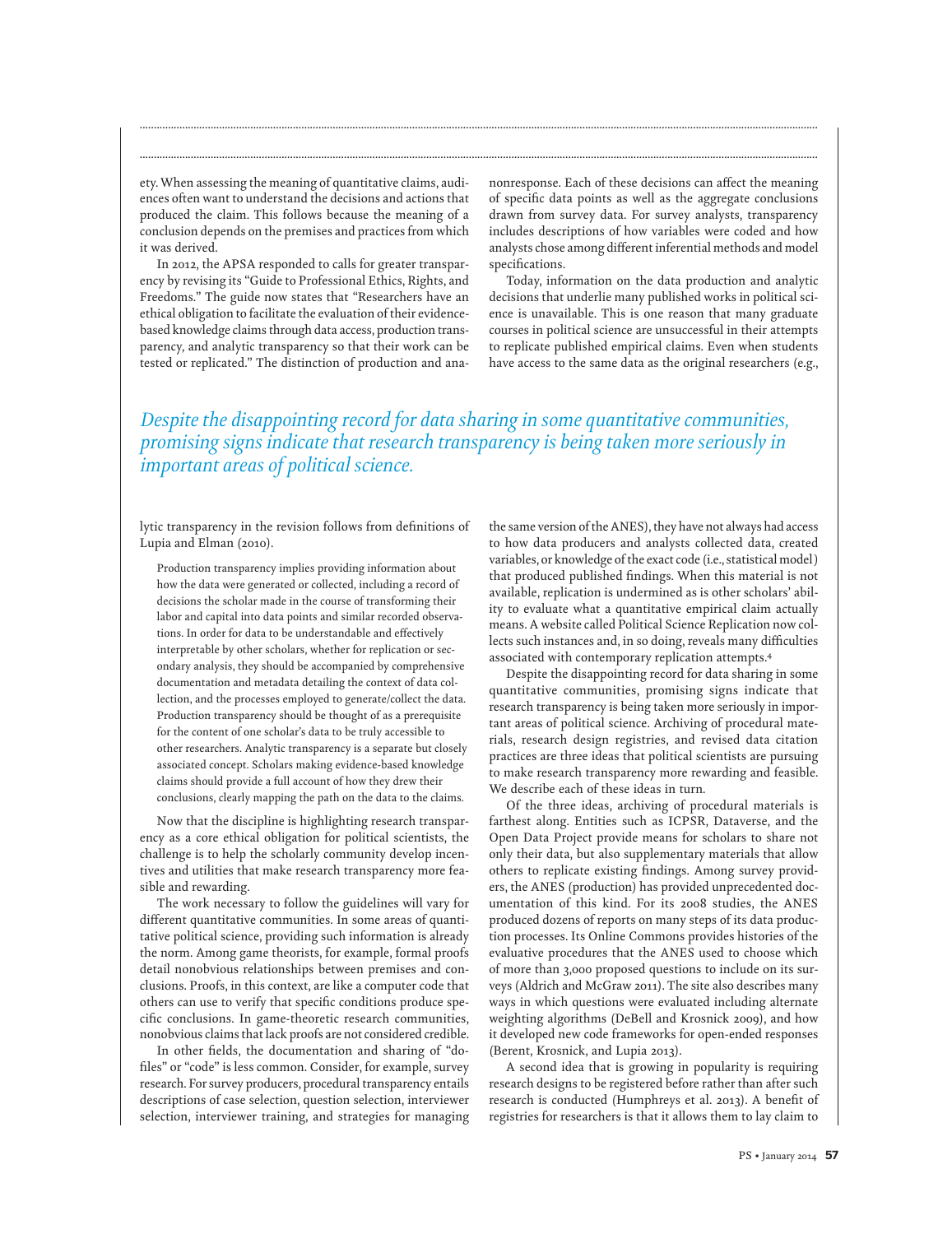#### Symposium: Openness in Political Science

a set of procedures. To see why this is valuable, note that in much empirical research today, only the final version of a multistep analysis is published. This final version is often influenced by well-known publication biases. Because many journals are hesitant to publish null results, scholars tend to send journals only analyses that produce statistically significant findings. Patterns in published articles (Gerber, Green, and Nickerson 2001) suggest that scholars suppress analyses that do not feature significant coefficients. As King (1986) and Lupia (2008) have written, such incentives may lead scholars to engage in "stargazing," the practice of running data through different model specifications until finding a specification that produces statistically significant results on the variables that the scholar wanted to feature. Stargazingis a problem for many reasons, not theleast of whichis that stargazing can cause the standard errors under-

A complementary endeavor is the Open Science Collaboration's "badge" system (https://openscienceframework .org/project/TVyXZ/wiki/home/). This endeavor allows organizations to award scholars "badges" for "open data," "open materials" (e.g., for providing information about caseselection procedures and "do-files"), and "preregistration." Given the increased attention to such matters in recent years, it seems likely that many scholars will want to attach such labels to their work. Such practices can make research transparency more rewarding for individual investigators while also offering credibility benefits to research communities.

#### **CONCLUSION**

This article details the value of increased data sharing and research transparency to quantitative social science and fac-

# *Social scientists who commit to sharing their data and code give broader populations a basis for treating their work as an endeavor that is valuable and worth supporting.*

**...............................................................................................................................................................................................................................................**

lying common measures of significance to lose the attributes that make statistical significance meaningful (Rubin 2007). So, when scholars show only "significant" results, it can be impossible for readers to determine whether the results have the substantive meaning that the authors claim.

Research registries, by contrast, allow scholars to document practices and findings at many stages of a research agenda. Researchers can post experimental designs, regression models, computer simulation programs, or a list of hypotheses in a registry. Readers of an article or book can then use the registry to determinewhether a resultis a true characterization of a focal social relationship or whether it is the product of publicationrelated biases that have no clear theoretical foundation. In other words, they can see whether published designs, models, programs, and hypotheses represent a larger set of inquiries or are cherry-picked because they produce a desired finding. While registries run the risk of embarrassing researchers who are reticent to reveal that they did not derive the best solution to a problem on their first try, such outcomes are a public good. Scholars, particularly those who eventually succeed in discoveringimportant relationships, can help othersadvance research more quickly by revealing initial and seemingly sensible specifications that turned out to be suboptimal.

The third idea is oriented toward making research transparency more rewarding. Scholars may ask why they should allow others to reap the benefits of research agendas or analytic strategies to which they devoted substantial time and effort. As was the case for scholars who work hard to accumulate data, there are limited professional incentives to share one's "code." To make transparency more rewarding some scholars have proposed revising citation practices. In addition to data citation practices described in the previous section, scholars are also pursuing "code" citation practices. In computer science, for example, many people recognize the value of code. If scholars expected one another to cite their code, there would be greater incentives to make such code available to others.

tors that affectincentives for quantitative researchers to engage in such practices. An increasing population of scholars is recognizing the link between sharing, transparency, and the ability to evaluate scholarly claims. Regardless of the exact process by which change occurs, scholarly decisions to share data and information about the procedures that produced their conclusions are critical to the future of quantitative social science. Social scientistswho commit to sharing their data and code give broader populations a basis for treating their work as an endeavor that is valuable, credible, and worth supporting.  $\blacksquare$ 

#### NOTES

- 1. See, for example, Larsen and von Ins (2010) for a comprehensive review of trends in scientific publication and citation broken down by scientific area. See Appendix B-1 of Chiswick, Larsen, and Pieper (2010) for a report on steady growth in the number of social science PhDs granted in the United States and Canada from 1966 to 2006, Ware and Mabe (2009, 5) for statistics on the steady growth of scientific journals and output and (2009, 56) for a chart on journal article use over time.
- 2. In rare cases an editor may request data during the review process. Data associated with a manuscript under review should be covered by the same expectation of confidentiality that applies to the manuscript itself. If the manuscript is not accepted for publication, the review should not compromise the author's exclusive access to the data.
- 3. NIH advises: "In preparing and submitting a data-sharing plan during the application process, investigators should avoid developing or relying on consent processes that promise research participants not to share data with other researchers. Such promises should not be made routinely or without adequate justification described in the data-sharing plan" (Office of Extramural Research. National Institutes of Health 2004; see also Interuniversity Consortium for Political and Social Research 2012, 13).
- 4. http://politicalsciencereplication.wordpress.com/. Accessed on September 20, 2013.

#### REFERENCES

- Acord, Sophia Krzys, and Diane Harley. 2012. "Credit, Time, and Personality: The Human Challenges to Sharing Scholarly Work Using Web 2.0." *New Media and Society* 15: 379–97.
- Adam, Nabil R., and John C. Worthmann. 1989. "Security Control Methods for Statistical Databases." *Association for Computing Machinery: Computing Surveys* 21 (4): 515–56.